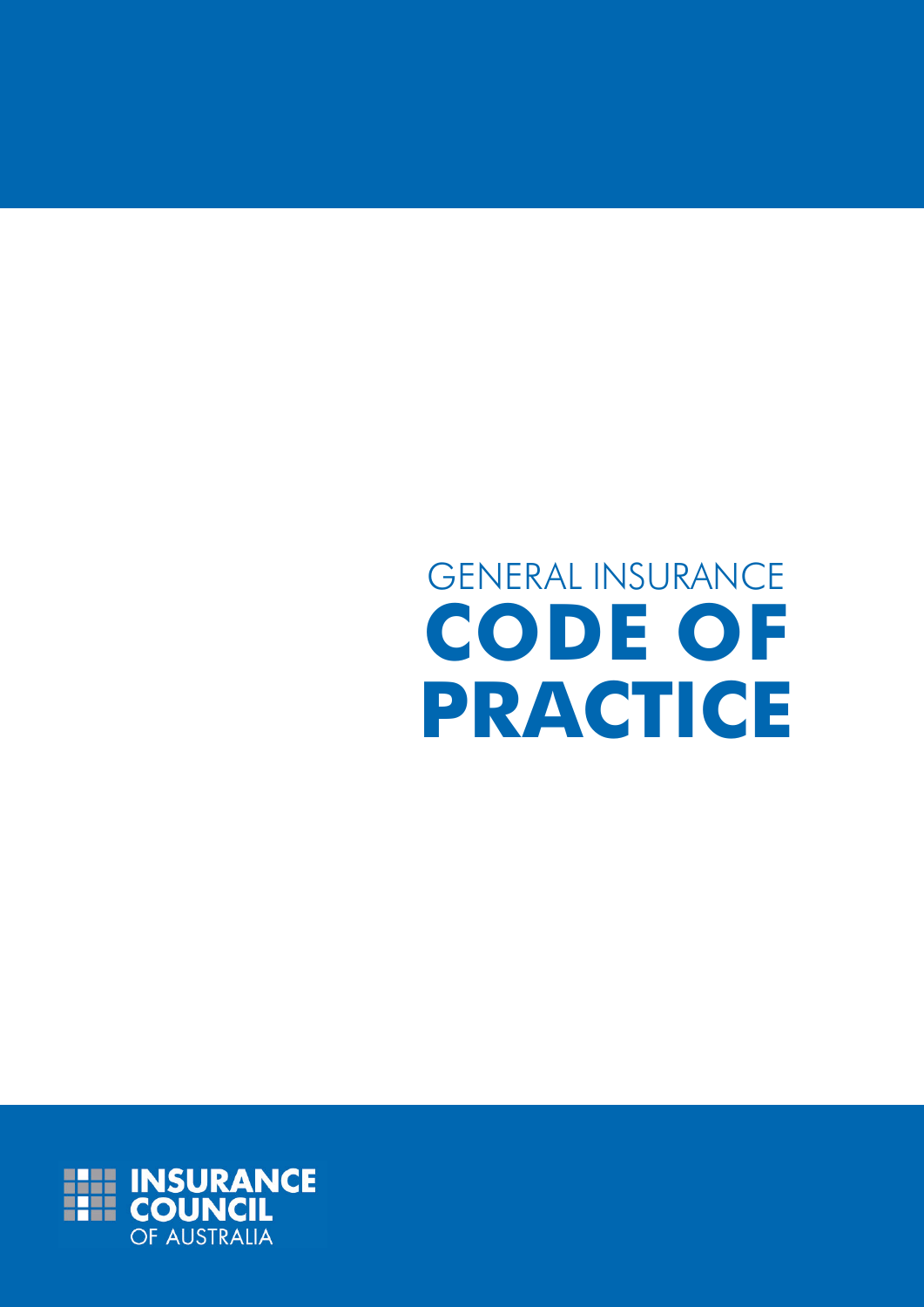### **FOREWORD**

The current Code of Practice was last revised in February 2012. These latest changes are intended to take effect no later than July 1, 2012.

The Board of the Insurance Council of Australia is pleased to support this update of the General Insurance Code of Practice.

The Code sets out the way in which consumers can expect their insurer to behave, and the recourse that policyholders have in disputes. The Code is binding on ICA member companies, and breaches are treated seriously. This is natural and desirable, and complements legislated and regulated measures.

The Code is a living document. The most recent improvements build on changes that have been made in previous years. They demonstrate the desire of the ICA's member companies to continually review their performance and conduct, and to raise standards of service for customers across the general insurance industry. Insurers provide risk protection to Australians and their communities, and thereby play a vital role in supporting the nation's financial security and stability. Several recent revisions stem from the experiences of the 2011 storm season, while others have been developed over the past few years following extensive consultation with consumer groups and the industry.

Please feel free to download the Code at [http://www.codeofpractice.com.au.](http://www.codeofpractice.com.au/)

**Mr Rob Scott President Insurance Council of Australia February 14, 2012**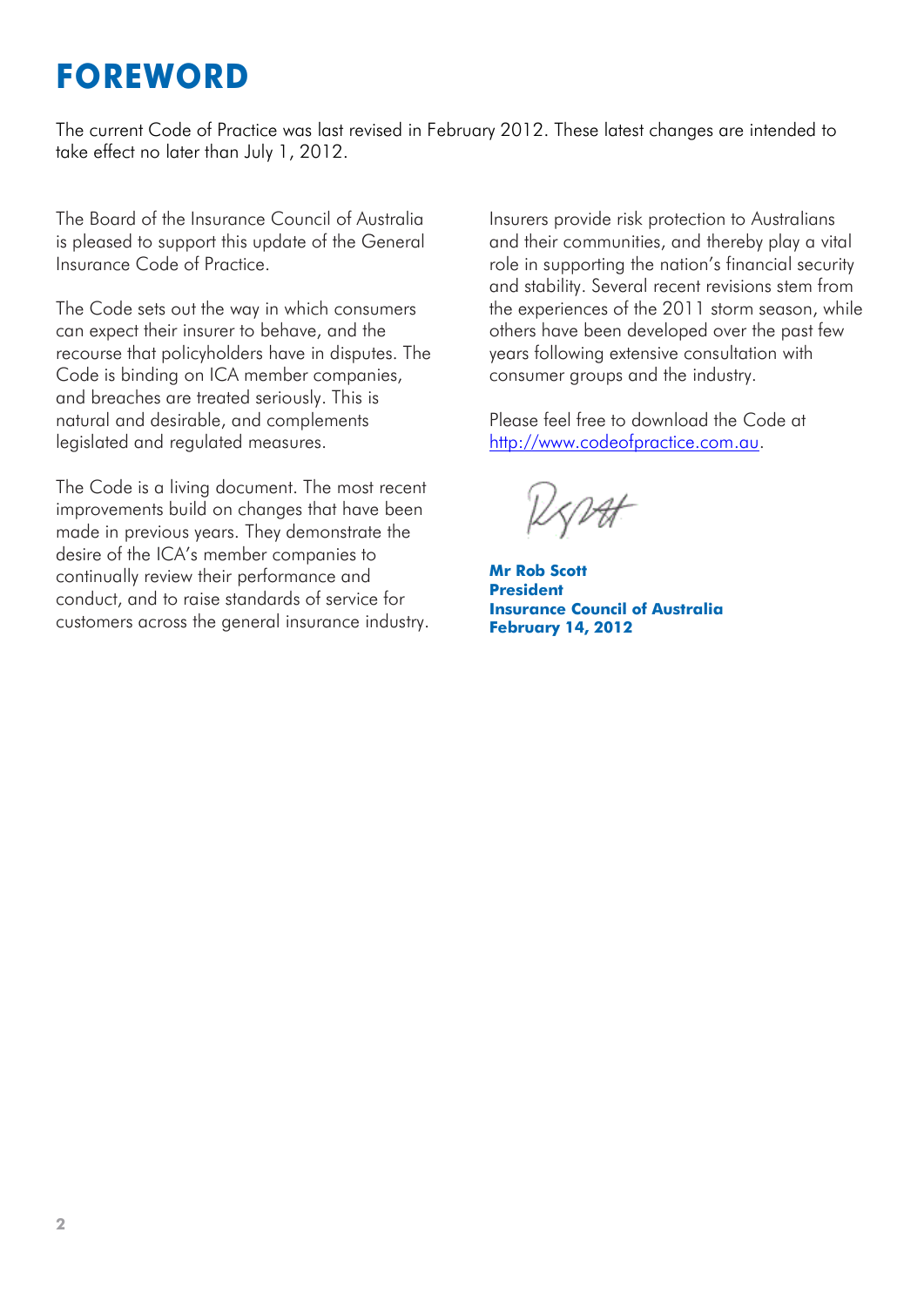### **CONTENTS**

|                    | 1. Introduction                          |    |
|--------------------|------------------------------------------|----|
| 2.                 | <b>Buying insurance</b>                  |    |
|                    | 3. Insurance claims                      |    |
| 4.                 | Responding to catastrophes and disasters | 10 |
|                    | 5. Information and education             | 10 |
|                    | 6. Complaints handling procedures        | 11 |
|                    | 7. Code monitoring and enforcement       | 12 |
| <b>Definitions</b> |                                          | 14 |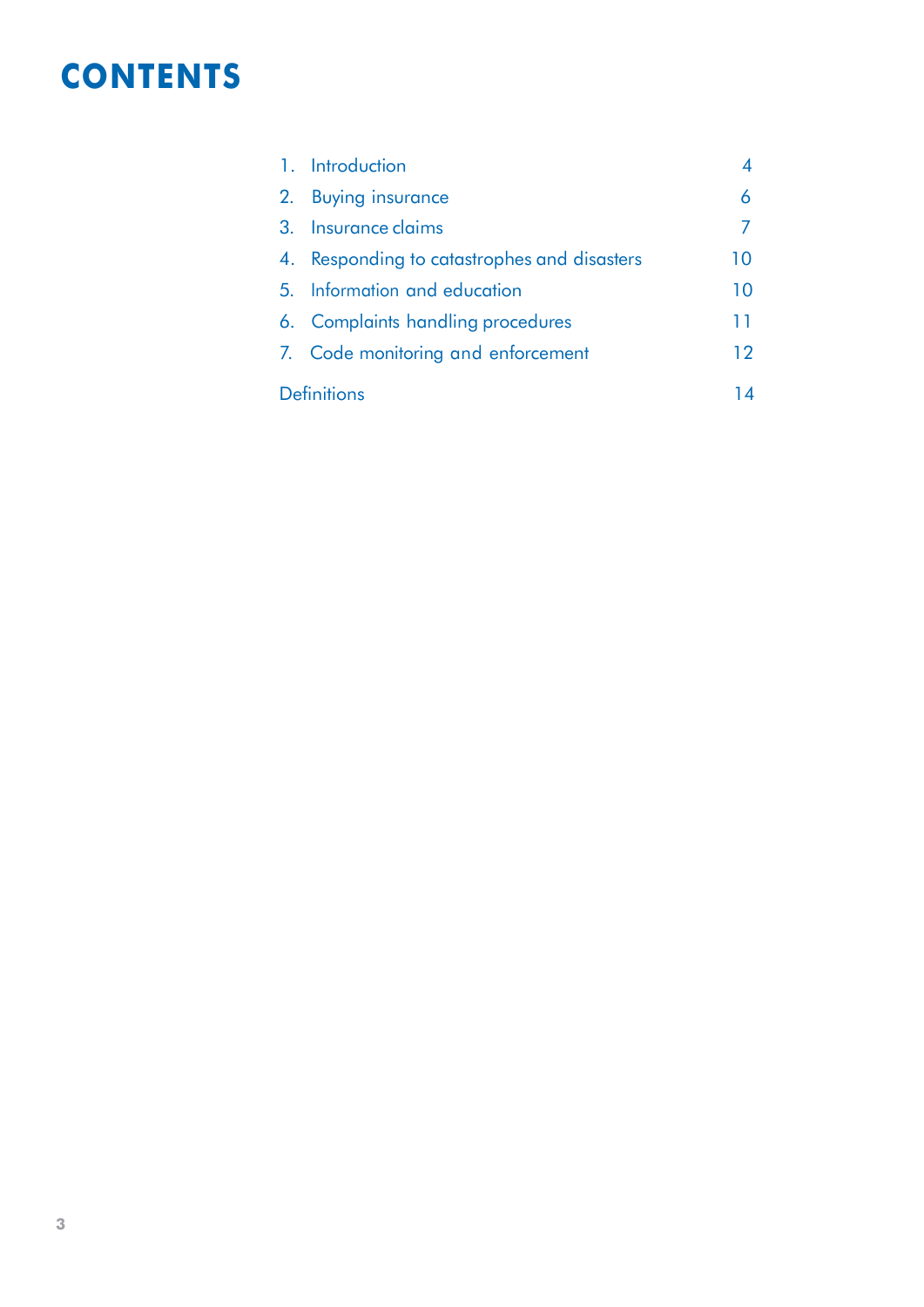# **INTRODUCTION**

- 1.1 We are committed to raising standards of service to our customers. This voluntary Code sets out the minimum standards we will uphold in the services we provide to you.
- 1.2 The 2006 General Insurance Code of Practice remains in effect for all insurance contracts which were covered by that Code and which were entered into before adopting this Code<sup>1</sup>. This Code is an amendment to the 2006 General Insurance Code of Practice.
- 1.3 But all policies taken out and new claims received by us<sup>2</sup> after we have adopted this Code will be covered by this Code<sup>3</sup>.
- 1.4 This Code covers all general insurance products except workers compensation, marine insurance<sup>4</sup>, medical indemnity insurance<sup>5</sup>, and compulsory third party insurance including where there is linked driver protection cover<sup>6</sup>. It does not cover reinsurance.
- 1.5 This Code does not apply to life and health insurance products issued by:
	- a) life insurers; or
	- b) registered health insurers.
- 1.6 Under a co-insurance arrangement, if one or more of the insurers has not adopted this Code, then that policy is not covered by this Code.
- 1.7 Members of the Insurance Council of Australia, other industry participants and service providers may adopt this Code<sup>7</sup>.
- 1.8 This Code operates together with the many laws governing the financial integrity and conduct of the general insurance industry.
- 1.9 Where there is any conflict or inconsistency between this Code and any Commonwealth, State or Territory law, that law prevails.
- 1.10 Where this Code imposes an obligation on us in addition to obligations applying under a law, we will also comply with this Code except where doing so would lead to a breach of a law.
- 1.11 FOS is responsible for monitoring our compliance with this Code.
- 1.12 This Code does not provide to you or anyone else any legal entitlement or right of action against us, other than that you may:
	- a) ask us to address a matter;
	- b) report your concerns to FOS; and/or
- c) access our complaints handling procedures (see section 6).
- 1.13 If we fail to meet our obligations under this Code the Code Compliance Committee may impose sanctions on us (see section 7).
- 1.14 An independent party will be appointed by the Insurance Council of Australia to review this Code every three years<sup>8</sup>.
- 1.15 The review will consider whether this Code operates in accordance with its objectives. It will be conducted in consultation with FOS, the Insurance Council of Australia, insurers, consumer and business representatives, and ASIC.
- 1.16 In addition to the formal review of this Code, the Insurance Council of Australia will consult with FOS, consumer and business representatives, and other stakeholders to develop this Code on an ongoing basis.
- 1.17 The objectives of this Code are:
	- a) to promote better, more informed relations between insurers and their customers;
	- b) to improve consumer confidence in the general insurance industry;
	- c) to provide better mechanisms for the resolution of complaints and disputes between insurers and their customers; and
	- d) to commit insurers and the professionals they rely upon to higher standards of customer service.
- 1.18 The objectives of this Code will be pursued and its provisions applied, having regard to:
	- a) the requirement of insurers to meet the prudential standards established under the Insurance Act 1973;
	- b) the fact that insurance contracts and arrangements between customers and insurers are governed by the Insurance Contracts Act 1984, the Corporations Act 2001 and the Australian Securities and Investments Commission Act 2001;
	- c) the fact that the insurance contract is the governing document of the relationship of the customer and insurer; and
	- d) the need for effective competition and cost efficiency in the general insurance industry, and flexibility in the development and enhancement of products and services for customers.
- 1.19 The objectives of this Code will also be pursued and its provisions applied having regard to the

**<sup>4</sup>** <sup>1</sup> Details of transitional arrangements (including technical matters relating to compliance monitoring, investigation and sanctions applying under the former Code) are available, on request, from Financial Ombudsman Serv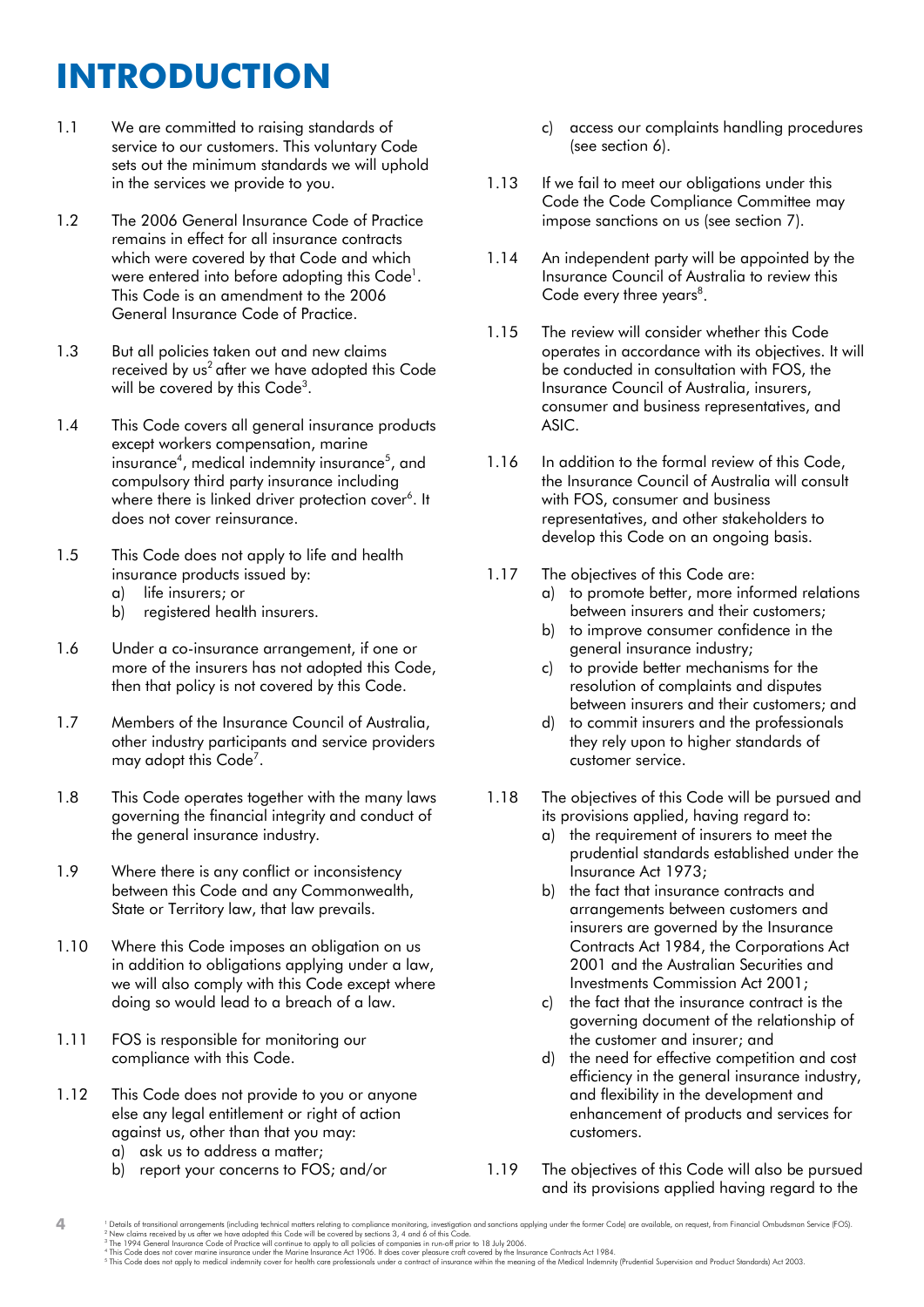fact that a contract of insurance is a contract involving the utmost good faith which requires each party to the contract to act towards the other party with the utmost good faith in respect of any matter arising under the contract.

1.20 This Code requires us to be open, fair, and honest in our dealings with customers and commits us to high standards of service when selling insurance, dealing with claims,

responding to catastrophes and disasters and handling complaints.

- 1.21 You should carefully consider whether the insurance product you are buying suits your individual circumstances and needs and ensure that you meet your obligations under your insurance policy.
- 1.22 Definitions are included at the end of this Code.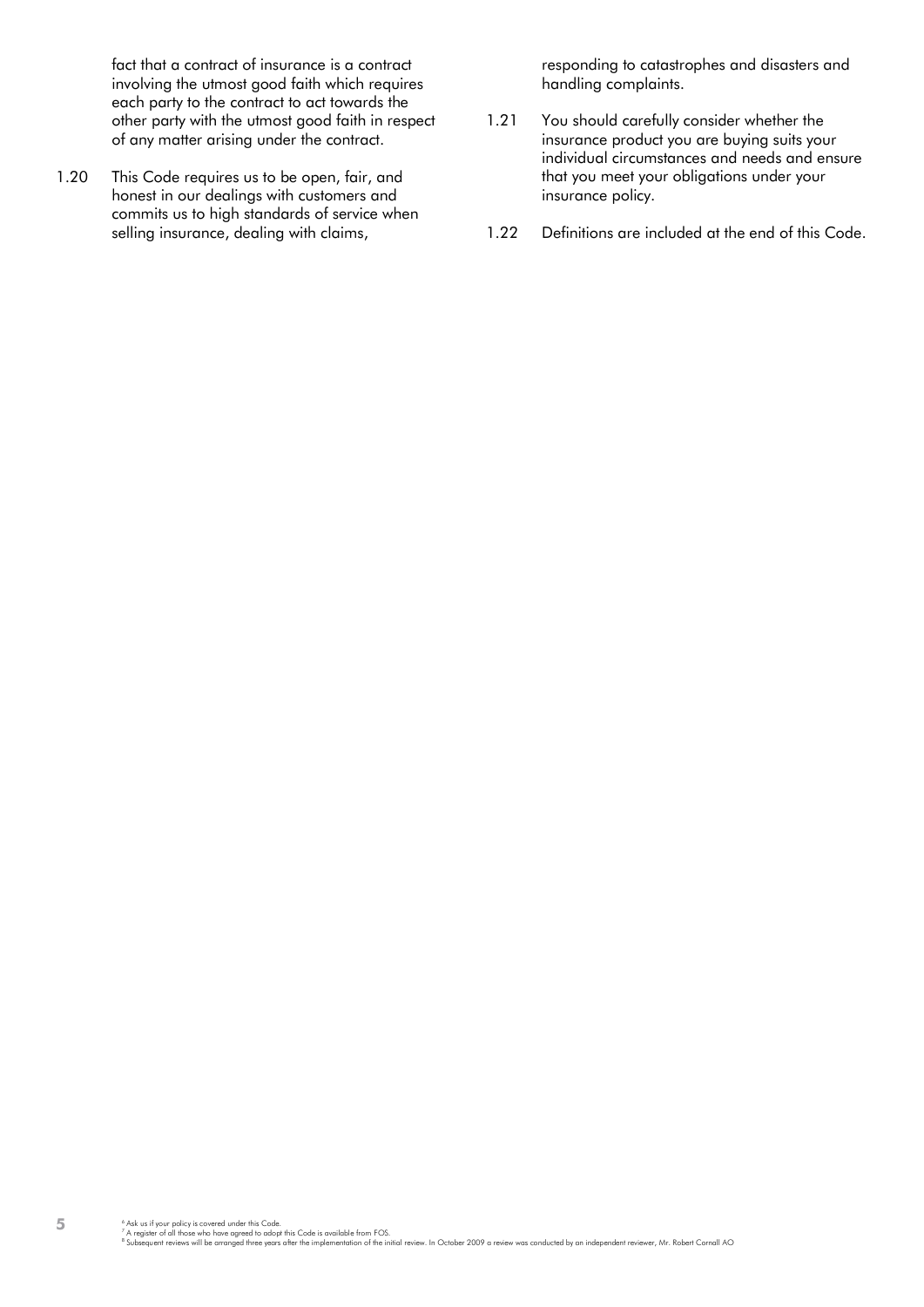# **2. BUYING INSURANCE**

- 2.1 The following standards apply to the initial enquiry and buying of insurance and renewal of cover.
	- 1. We will only ask for and take into account relevant information when assessing your application for insurance cover.
	- 2. You will have access to information about you that we have relied on in assessing your application and an opportunity to correct any mistakes or inaccuracies. In special circumstances<sup>9</sup>, we may decline to release information but we will not do so unreasonably. In these circumstances, we will give you reasons and you will have the right to request us to review our decision through our complaints handling procedures. We will provide our reasons in writing upon request.
	- 3. Where an error or mistake in assessing your application for cover is identified, we will immediately initiate action to correct it.
	- 4. Our sales process will be conducted in a fair, honest and transparent manner.
	- 5. If we cannot provide you with insurance cover, we will:
		- a) give you reasons;
		- b) refer you to another insurer, Insurance Council of Australia or NIBA for information about alternative insurance options (unless you already have someone acting on your behalf); and
		- c) if you are unhappy with our decision, make available information about our complaints handling procedures.
- 2.2 You may (if your policy permits) cancel your policy. If you cancel your policy, any money we owe you will be sent to you within 15 business days<sup>10</sup>.
- 2.3 Information about our products and this Code will be available when you buy insurance as well as on request.

#### **STANDARDS FOR OUR EMPLOYEES AND OUR AUTHORISED REPRESENTATIVES WHEN SELLING OUR PRODUCTS**

2.4 The following standards apply to the selling of our products by our employees and Authorised Representatives.

- 1. Our employees and our Authorised Representatives will conduct their services in an honest, efficient, fair and transparent manner.
- 2. Our Authorised Representatives will notify us of any complaint they receive against them while they are acting on our behalf.
- 3. Our Authorised Representatives will inform you of the service they have been asked to provide and the identity of the insurer for whom they are acting.
- 4. Our employees and our Authorised Representatives will not perform functions which do not match their expertise.
- 5. Our employees and our Authorised Representatives will receive adequate training to carry out their sales tasks and functions competently.
- 6. Training of our employees and Authorised Representative will include:
	- principles of general insurance and any relevant consumer protection law;
	- b) product knowledge; and
	- c) the requirements of this Code.
- 7. We or our Authorised Representatives will keep records relating to such training for at least five years and on request shall make those records available for examination by FOS.
- 8. We will:
	- a) measure the effectiveness of training by monitoring the performance of our Authorised Representatives and our employees; and
	- b) require additional or remedial training to address any identified deficiencies.
- 9. We will handle complaints relating to our Authorised Representatives under our complaints handling procedures, when they are acting on our behalf.

### **AUSTRALIAN FINANCIAL SERVICES LICENSEES ACTING ON OUR BEHALF**

- 2.5 We may contract with other persons who are not our Authorised Representatives but who are licensed by ASIC to sell insurance products. These may include insurance brokers, banks, or credit unions. If they do not comply with this Code when selling our products on our behalf you can:
	- a) ask us to address the matter; and
	- b) report your concerns to FOS.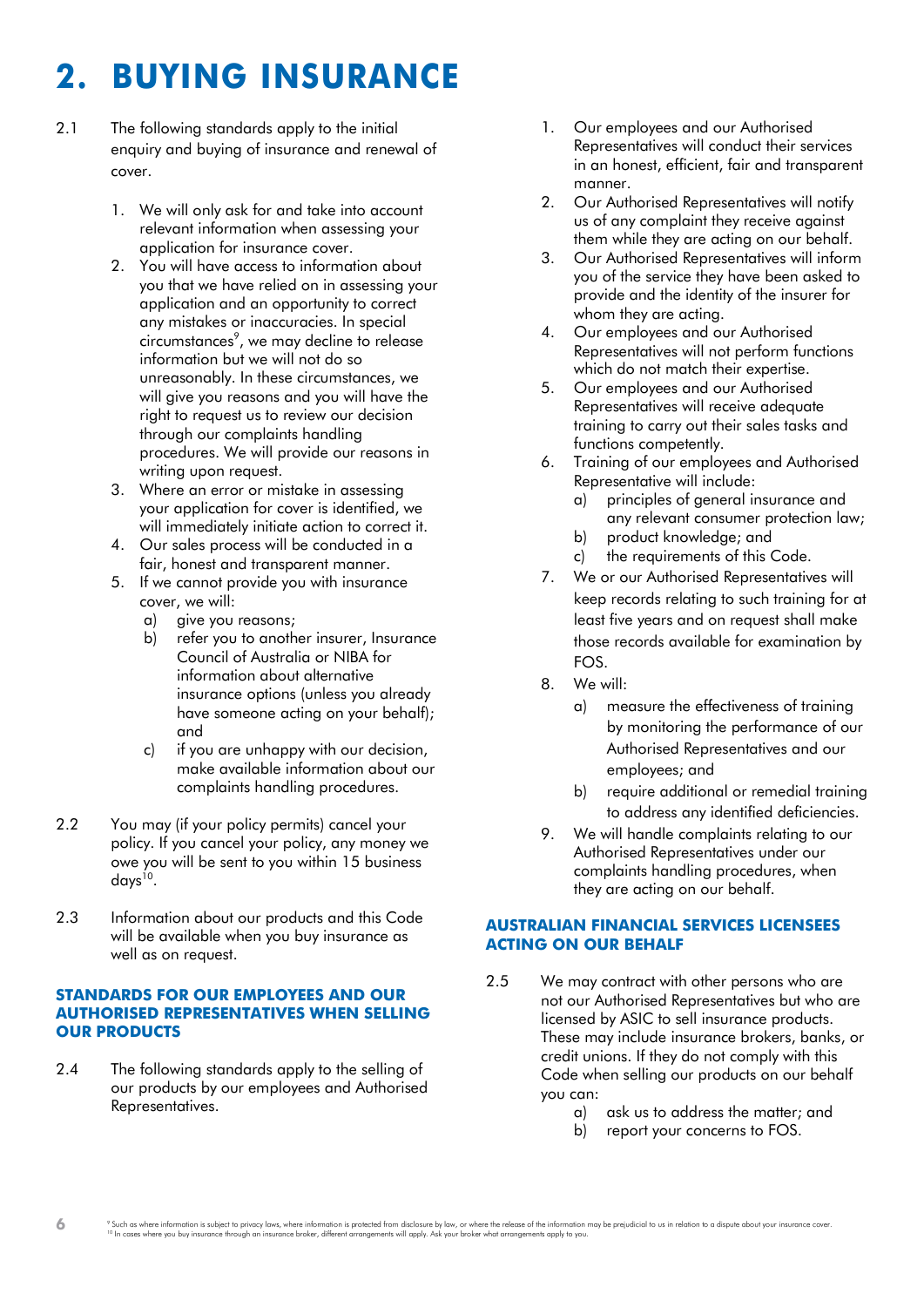# **3. INSURANCE CLAIMS**

- 3.1 Within 10 business days of receipt of your claim, we will decide to accept or deny your claim and notify you of our decision, if we have received all necessary information at the time your claim is lodged and no further assessment or investigation is required.
- 3.2 The following standards apply to all claims where further information, assessment or investigation is required.
	- 1. Within 10 business days of receiving your claim, we will:
		- a) notify you of the detailed information we require to make a decision on your claim;
		- b) if necessary, appoint a loss assessor/loss adjuster; and
		- c) provide an initial estimate of the time required to make a decision on your claim.
	- 2. If we decide to appoint a loss assessor/loss adjuster and/or investigator, we will notify you within 5 business days of appointing them.
	- 3. We will keep you informed of the progress of your claim, at least every 20 business days.
	- 4. We will respond to your routine requests for information within 10 business days.
	- 5. When we have all necessary information and have completed all investigation that was required to assess your claim, we will decide to accept or reject your claim and notify you of our decision within 10 business days.
- 3.3 If these time frames are not practical due, for example, to the complex nature of your claim we will agree reasonable alternative time frames with you. If we cannot reach an agreement you can access our complaints handling procedures.
- 3.4 The following standards apply to specified classes of policies.
	- 1. Unless exceptional circumstances apply, where a claim is made under such a policy and further information, assessment or investigation is required:

a) we will make a decision to accept or deny your claim within 4 months of receipt of your claim; and

- b) if we do not make a decision, we will inform you in writing of your right to:
	- i. access to our internal dispute resolution process, and
	- ii. take any complaint in relation to the handling of your claim to an external dispute resolution scheme, if you so choose.
- 2. Where exceptional circumstances apply under 3.4.1 we will make a decision to accept or deny your claim within 12 months.
- 3. If you ask us whether such a policy provides cover for a loss you have suffered, we will:
	- a) ask you whether you would like to lodge a claim,
	- b) explain that if you do, the question of coverage will be fully assessed, and
	- c) not discourage you from lodging a claim even if we are of the view that it is unlikely to be accepted.
- 4. Where we engage an external expert to provide a report which is necessary to assess your claim, we will instruct them to provide their final report to us within 12 weeks. If the external expert fails to provide a final report within this period, we will inform you of this and keep you informed of progress in obtaining the report.
- 3.5 The following standards apply to all claims.
	- 1. We will conduct claims handling in a fair, transparent and timely manner.
	- 2. We will only ask for and take into account relevant information when deciding on your claim.
	- 3. You will have access to information about you which we have relied on in assessing your claim and an opportunity to correct any mistakes or inaccuracies. In special  $circ$ umstances<sup>11</sup> or where a claim is being or has been investigated, we may decline to release information and reports but we will not do so unreasonably. In these circumstances, we will give you reasons and you will have the right to request a review of our decision through our complaints handling procedures. We will provide our reasons in writing upon request.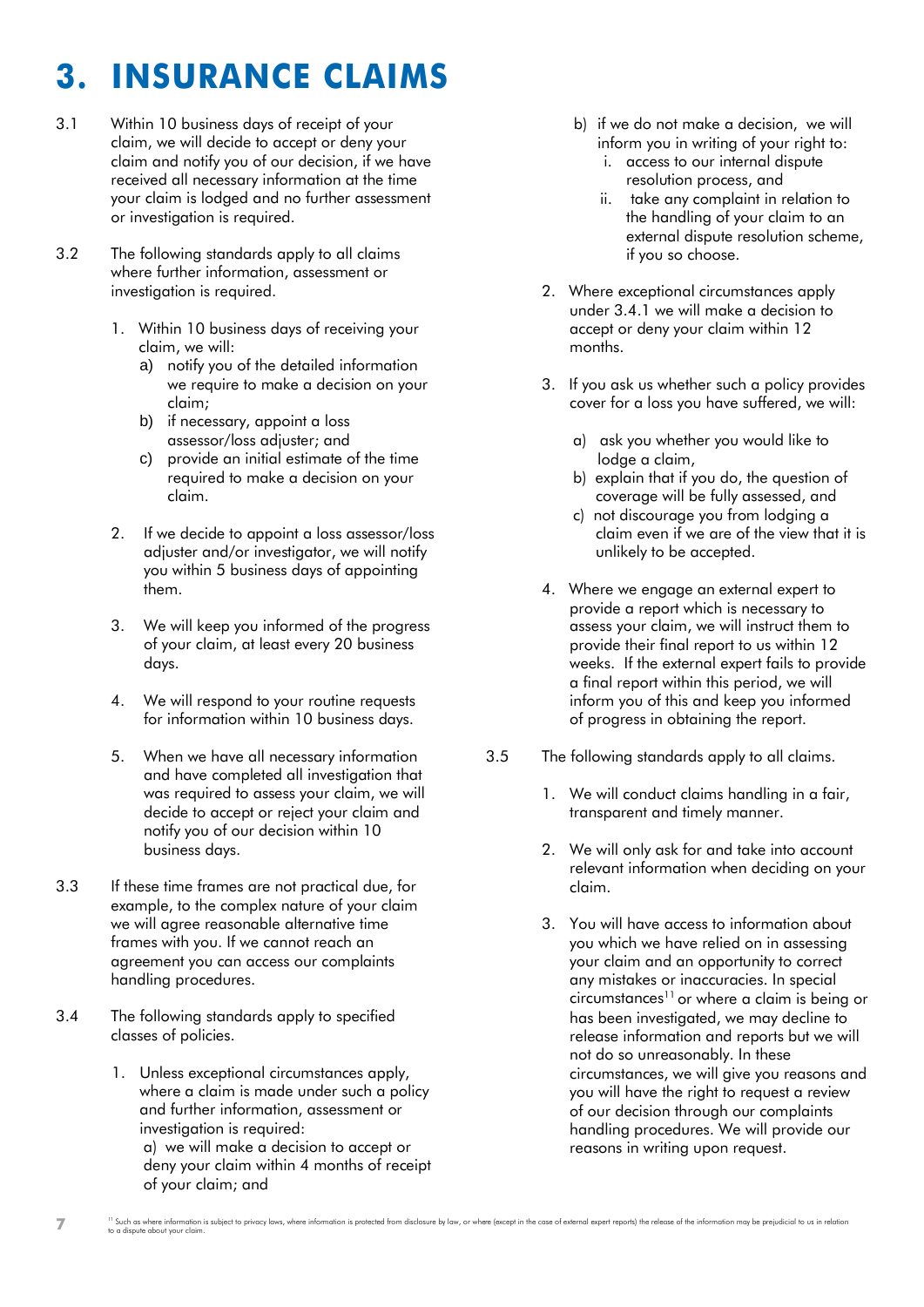- 4. Where an error or mistake in dealing with your claim is identified, we will immediately initiate action to correct it.
- 5. If we deny your claim, we will:
	- a) provide written reasons for our decision to deny your claim;
	- b) inform you of your right to:
		- i. ask for copies of information about you that we rely upon in assessing your claim and
		- ii. request a review under 3.5.3 of any decision we take to decline to release such information;
	- c) provide information about our complaints handling procedures; and
	- d) on request, other than in the circumstances referred to in 3.5.3 above, provide copies of reports from our service providers and external experts which we have relied on in assessing your claim. The copies of external experts' reports will be sent to you within 10 business days of your request to us.
- 3.6 The standards of section 3 of this Code do not apply if you or another person who may be entitled to benefits under your policy have commenced any proceedings in any court, tribunal or under any other dispute handling process (other than FOS) in respect of your claim.

### **STANDARDS FOR OUR EMPLOYEES AND SERVICE PROVIDERS FOR CLAIMS HANDLING**

- 3.7 The following standards apply to the handling of claims by our employees and service providers.
	- 1. Our employees and our service providers will conduct their services in an honest, efficient, fair and transparent manner; and
	- 2. Our service providers will notify us of any complaint they receive against them when acting on our behalf.
	- 3. Our service providers will inform you of the services they have been asked to provide and the identity of the Insurer for whom they are acting.
	- 4. Our employees or our service providers will not perform functions that do not match their expertise.
	- 5. Our employees and our service providers will have and maintain:
- a) a current licence if required under legislation; and
- b) membership of a relevant professional body or sufficient expertise.
- 6. Our employees will receive adequate training to carry out their claims handling tasks and functions competently and to deal with customers professionally.
- 7. Training of our employees will include:
	- a) principles of general insurance and any relevant consumer protection law;
	- b) what to do in the event of a claim;
	- c) product knowledge;
	- d) understanding the consumer situation, particularly in the aftermath of a catastrophe or disaster; and
	- e) the requirements of this Code.
- 8. We will keep our employees' training records for at least five years and on request shall make those records available for examination by FOS.
- 9. We will:
	- a) measure the effectiveness of training by monitoring the performance of our employees; and
	- b) require additional or remedial training to address any identified deficiencies.
- 10. Our service providers will obtain our approval before subcontracting their services.
- 11. We will handle complaints relating to or received by our service providers under our complaints handling procedures, when they are acting on our behalf.

### **FINANCIAL HARDSHIP (YOU)**

- 3.8 Where you demonstrate to us that you are in urgent financial need of the benefits you are entitled to under your policy as a result of the event causing the claim, we will:
	- a) fast-track the assessment and decision process of your claim; and/or
	- b) make an advance payment to assist in alleviating your immediate hardship within 5 business days of you demonstrating your urgent financial need.
- 3.9 We will notify any financial institution that you have told us has an interest in your insurance policy.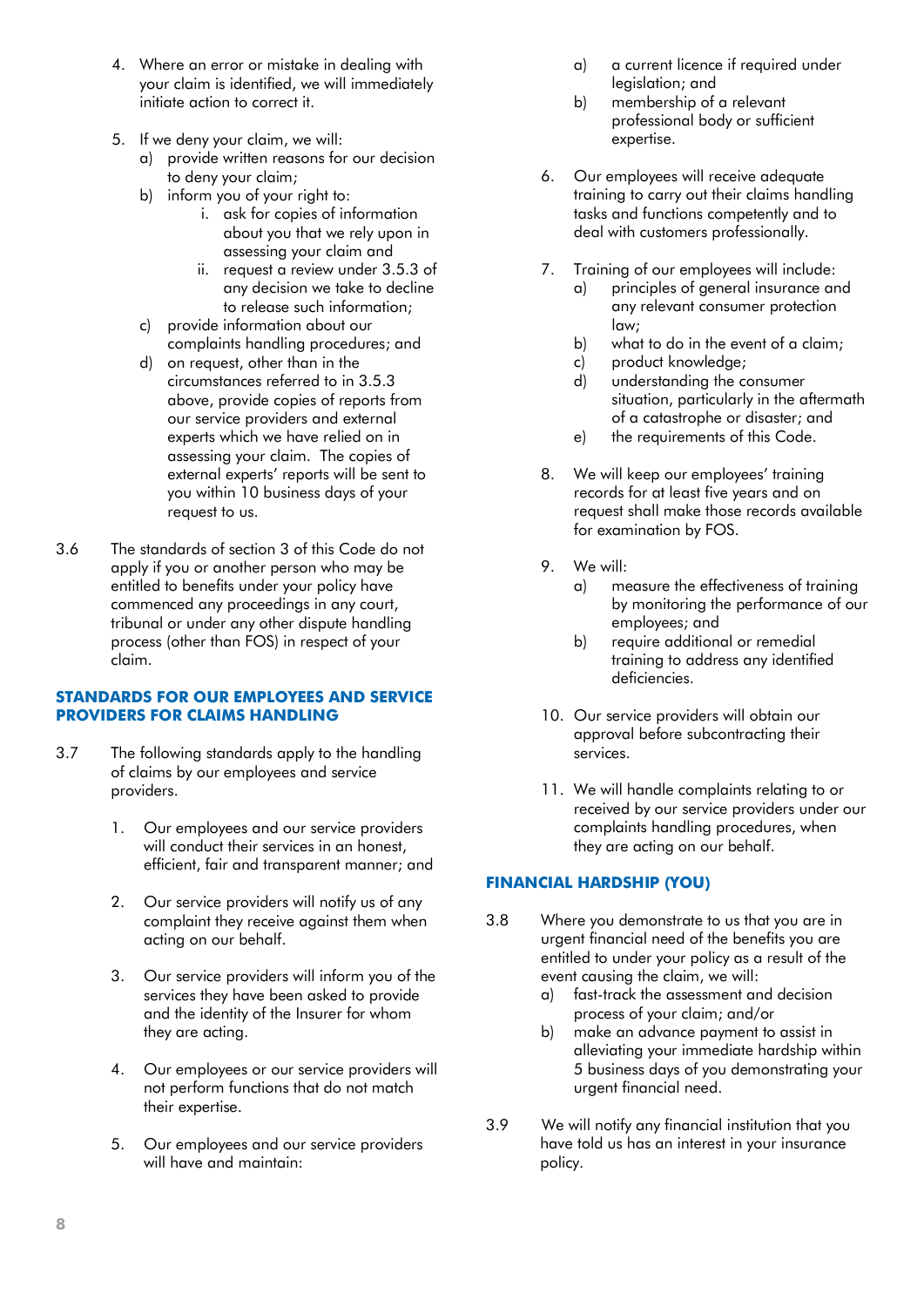3.10 If you are unhappy with our decision, we will inform you of our complaints handling procedures.

### **FINANCIAL HARDSHIP (THIRD PARTIES RECOVERIES)**

- 3.11 We and our service providers will comply with the ACCC & ASIC Debt Collection Guideline: for Collectors and Creditors<sup>12</sup>, which require us to act fairly and in a considerate manner.
- 3.12 If a person is experiencing difficulty repaying a debt due to illness, unemployment or other reasonable cause, we will work with that person, if he or she cooperates with us, and consider one of the following options:
	- a) extending the period of repayment and reducing the amount of each payment due accordingly;
	- b) postponing payments for an agreed period; or
	- c) extending the period of repayment and postponing payments for an agreed period.
- 3.13 If we are unable to reach agreement with a person referred to in clause 3.12 about the repayment of their debt, we will provide information to them about:
	- a) our complaints handling procedures; and
	- b) the existence of the Australian Financial Counsellors and Credit Reform Association (www.afccra.org) for a referral to a not for profit, free financial counselling service.

### **REPAIR WORKMANSHIP AND MATERIALS**

- 3.14 Where we have selected and directly authorised a repairer, we will:
	- a) accept responsibility for the quality of workmanship and materials;
	- b) handle any complaint about the quality or timeliness of the work or conduct of the repairer as part of our complaints handling process.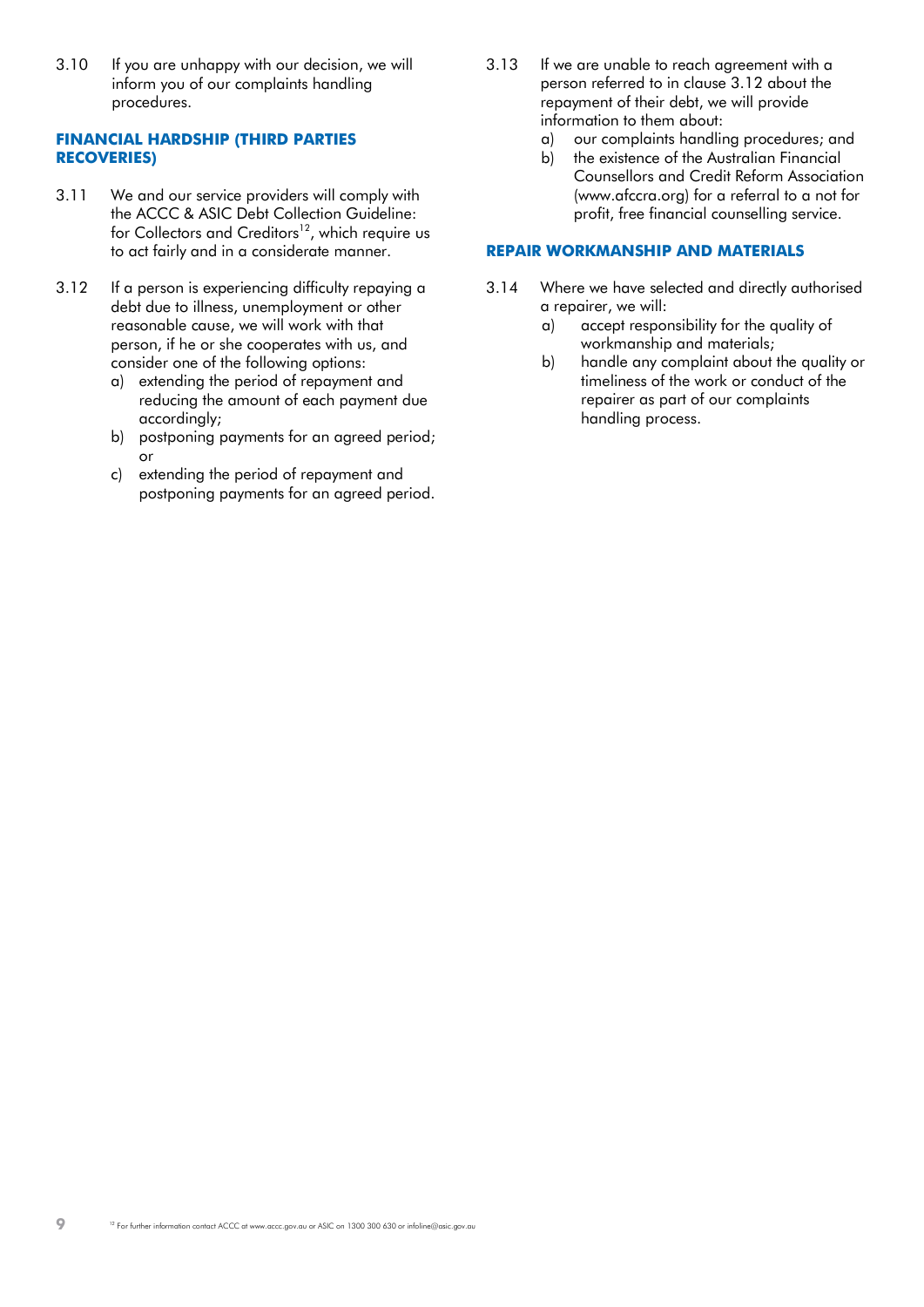### **4. RESPONDING TO CATASTROPHES AND DISASTERS**

- 4.1. This section applies to catastrophes and disasters resulting in a large number of claims.
- 4.2. We will respond to catastrophes and disasters in a fast, professional and practical way and in a compassionate manner.
- 4.3. If you have a property claim resulting from a catastrophe or disaster and we have finalised your claim within one month of the catastrophe or disaster, you can request a review of your claim if you think the assessment of your loss was not complete or accurate, even though

you may have signed a release. We will give you six months from the finalisation of your claim to ask for a review of your claim. We will inform you of:

- a) this entitlement when we finalise your claim; and
- b) our complaints handling procedures.
- 4.4. We will co-operate and work with the Insurance Council of Australia in its role of industry coordination and communications under the Insurance Council of Australia's catastrophe coordination arrangements.

### **5. INFORMATION AND EDUCATION**

- 5.1. We will support industry initiatives aimed at explaining general insurance to consumers and the community.
- 5.2. We will, either directly or through the Insurance Council of Australia, make readily available to our customers:
	- a) up-to-date information on general insurance;
	- b) information to assist home and motor insurance customers to determine the level of insurance cover they require;
	- c) information about the key factors that affect premiums; and
- d) information about this Code and its operation.
- 5.3. The Insurance Council of Australia will promote this Code and make copies widely available.
- 5.4. We will provide clear and accessible information in our product information and on our website including information about our claims process, the Code and how we deal with complaints (including your right to take your dispute to our external dispute resolution scheme).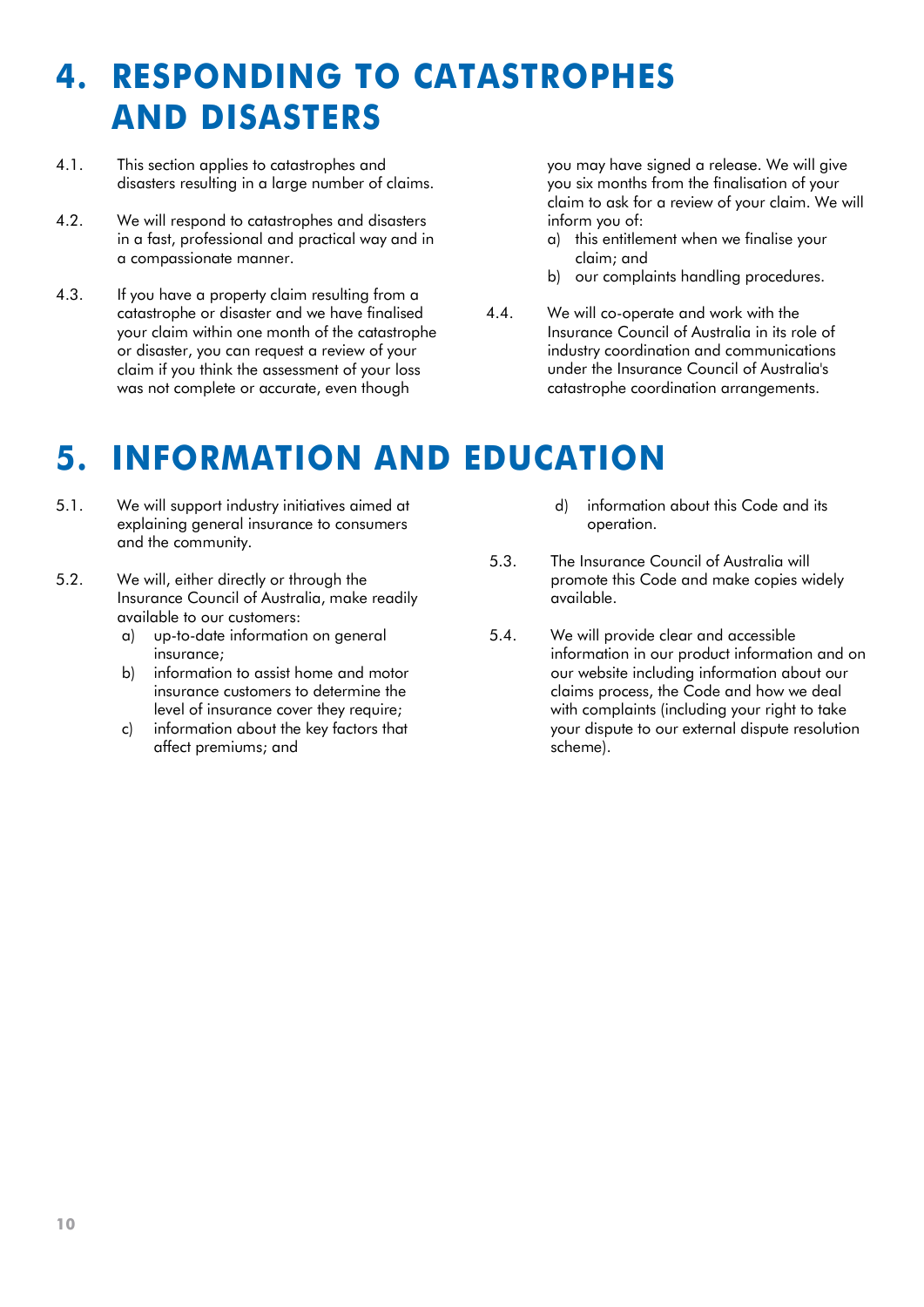# **6. COMPLAINTS HANDLING PROCEDURES**

- 6.1. The following standards apply to all complaints handling.
	- 1. We will conduct complaints handling in a fair, transparent and timely manner.
	- 2. We will make available information about our complaints handling procedures.
	- 3. We will only ask for and take into account relevant information when deciding on your complaint.
	- 4. You will have access to information about you that we have relied on in assessing your complaint and an opportunity to correct any mistakes or inaccuracies. In special circumstances<sup>13</sup> or where a claim is being or has been investigated, we may decline to release information but we will not do so unreasonably. In these circumstances, we will give you reasons. We will provide our reasons in writing upon request.
	- 5. Where an error or mistake in handling your complaint is identified, we will immediately initiate action to correct it.

#### **INTERNAL DISPUTE RESOLUTION - COMPLAINTS**

- 6.2. We will respond to complaints within 15 business days provided we have all necessary information and have completed any investigation required.
- 6.3. In cases where further information, assessment or investigation is required we will agree reasonable alternative time frames. If we cannot agree, we will treat your complaint as a dispute and we will provide information on how you can have your complaint reviewed by a different employee who has appropriate experience, knowledge and authority.
- 6.4. We will keep you informed of the progress of our response to the complaint.
- 6.5. When we notify you of our response, we will provide information on how our response can be reviewed by a different employee who has appropriate experience, knowledge and authority.

#### **INTERNAL DISPUTE RESOLUTION - DISPUTES**

- 6.6. If you tell us you want our response reviewed, we will:
	- a. treat it as a dispute;
	- b. notify you of the name and contact details of the employee assigned to liaise with you in relation to the dispute; and
- c. respond to the dispute within 15 business days provided we receive all necessary information and have completed any investigation required.
- 6.7. In cases where further information, assessment or investigation is required we will agree reasonable alternative time frames. If we cannot reach agreement you can report your concerns to FOS.
- 6.8. We will keep you informed of the progress of our review of your dispute at least every 10 business days.
- 6.9. We will respond to your dispute in writing giving:
	- a) reasons for our decision;
	- b) information about how to access available external dispute resolution schemes<sup>14</sup>; and
	- c) notify you of the time frame within which you must register your dispute with the external dispute resolution scheme.

### **EXTERNAL DISPUTE RESOLUTION**

- 6.10. If we are not able to resolve your complaint to your satisfaction within 45 days (including both the complaint and internal dispute resolution process referred in this section of the Code), we will inform you of the reasons for the delay and that you may take the complaint or dispute to our external dispute resolution scheme even if we are still considering it (and provided the complaint or dispute is within the scheme's Terms of Reference). We will inform you that you have this right and details of our external dispute resolution scheme before the end of the 45-day period.
- 6.11. Insurers subscribe to the independent external dispute resolution scheme administered by  $FOS<sup>15</sup>$ .
- 6.12. FOS is available to customers and third parties who fall within the Terms of Reference of FOS<sup>16</sup>.
- 6.13. External dispute resolution determinations made by FOS are binding upon us in accordance with the Terms of Reference.
- 6.14. Where FOS Terms of Reference do not extend to you or your dispute, we will advise you to seek independent legal advice or give you information about other external dispute resolution options (if any)<sup>17</sup> that may be available to you.

**<sup>11</sup>** <sup>13</sup> Such as where information is subject to privacy laws, where information is protected from disclosure by law, or where the release of the information may be prejudicial to us in relation to your complaint.<br><sup>15</sup> If we a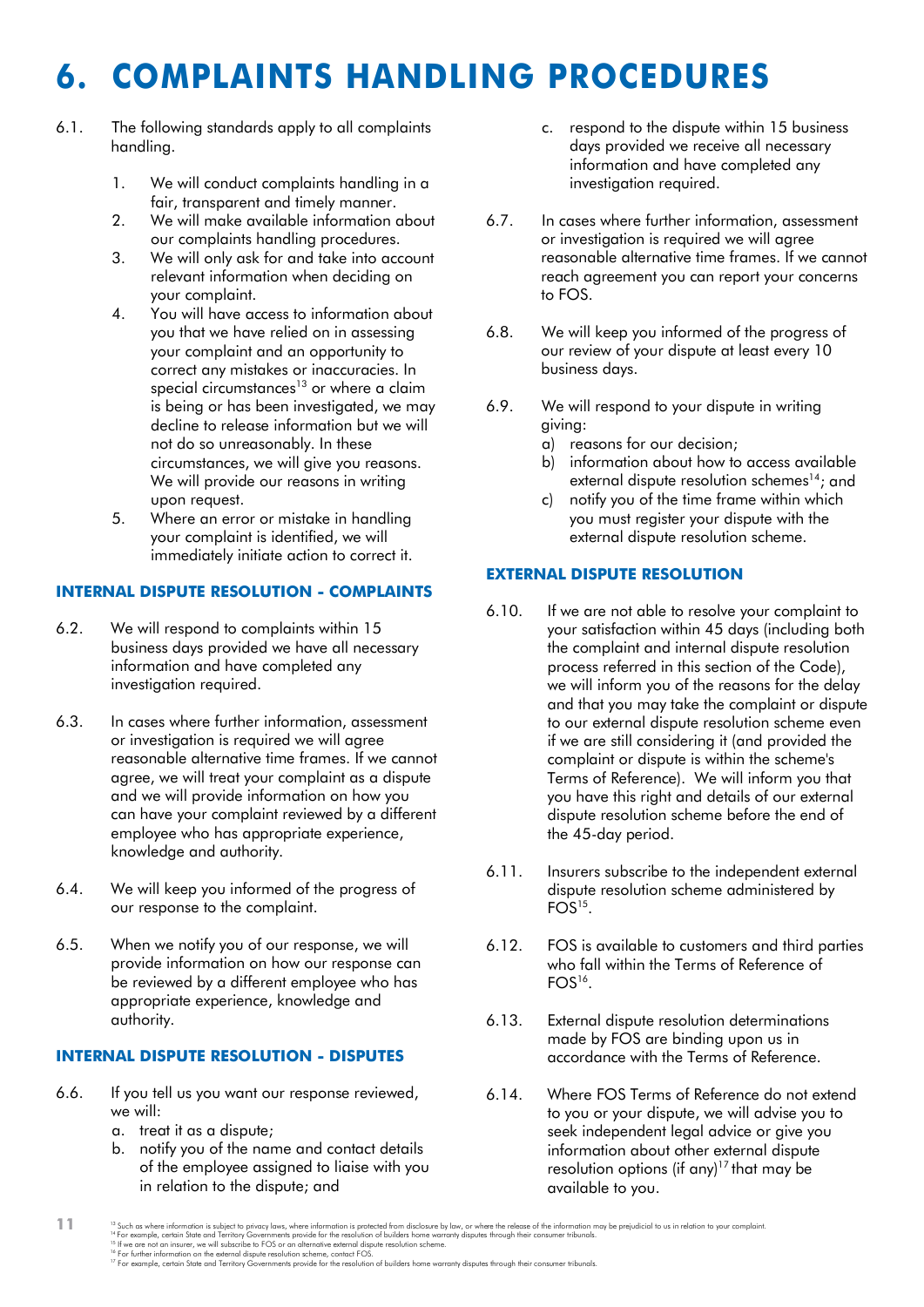# **7. CODE MONITORING AND ENFORCEMENT**

### **REPORTING AN ALLEGED CODE BREACH**

7.1. Alleged breaches of this Code can be reported  $to$ :

> Financial Ombudsman Service Limited GPO Box 3 Melbourne VIC 3001 1300 78 08 08 (National Toll Free) Tel: (03) 9613 6300 Fax: (03) 9613 6390

### **OUR RESPONSIBILITY**

- 7.2. We will:
	- a) have appropriate systems and processes in place to enable FOS and us to monitor compliance with this Code;
	- b) prepare an annual report to FOS on our compliance with this Code; and
	- c) have a governance process in place to report on our compliance with this Code to our Board of Directors or Executive Management.
- 7.3. If we identify a significant breach of this Code we will report it to FOS within 10 business days.
- 7.4. We will be in breach of this Code if our employees, our Authorised Representatives, or our service providers fail to comply with this Code when acting on our behalf.
- 7.5. We will cooperate with FOS in its:
	- a) review of our compliance with this Code; and
	- b) investigations of an alleged Code breach.
- 7.6. We will apply corrective measures within set time frames, as agreed with FOS, in response to a Code breach.

### **FOS RESPONSIBILITY**

- 7.7. FOS will monitor and report on our Code compliance.
- 7.8. FOS will prepare annual public reports containing aggregate industry data and consolidated analysis on Code compliance.
- 7.9. FOS will regularly supply, subject to privacy law, the Code Compliance Committee aggregated breach data on a quarterly basis to enable the Code Compliance Committee to

better monitor compliance with the Code and to identify serious or systemic issues with regard to the Code or its application.

- 7.10. FOS, at its own discretion, will determine how or if it proceeds with any action based on any report it receives from the Code Compliance Committee pursuant to clause 7.16.
- 7.11. FOS will:
	- a) receive allegations about breaches of this Code;
	- b) investigate all alleged breaches<sup>18</sup>;
	- c) provide the opportunity for us to respond to alleged breaches;
	- d) determine whether a breach has occurred;
	- e) agree with us our corrective action and time frames, and monitor completion;
	- f) determine if corrective measures have been implemented by us within the agreed time frame; and
	- g) report any failure to correct the breach to the Code Compliance Committee within 10 business days of the expiry of the agreed time frame.
- 7.12. FOS will report to the Code Compliance Committee on:
	- a) significant breach of this Code including our agreed corrective action;
	- b) on the outcomes of FOS Code compliance monitoring reviews; and
	- c) any incidents where we are unable to reach agreement with FOS regarding corrective action.

### **CODE COMPLIANCE COMMITTEE RESPONSIBILITY**

- 7.13. The Code Compliance Committee is an independent committee consisting of:
	- a) a consumer representative to be appointed by FOS Board;
	- b) an industry representative appointed by the Insurance Council of Australia; and
	- c) an independent Chair jointly appointed by FOS Board and the Insurance Council of Australia.
- 7.14. The Code Compliance Committee:
	- a) monitors Code compliance through reports received from FOS; and
	- b) makes determinations and imposes sanctions where FOS has reported a failure by us to correct a Code breach.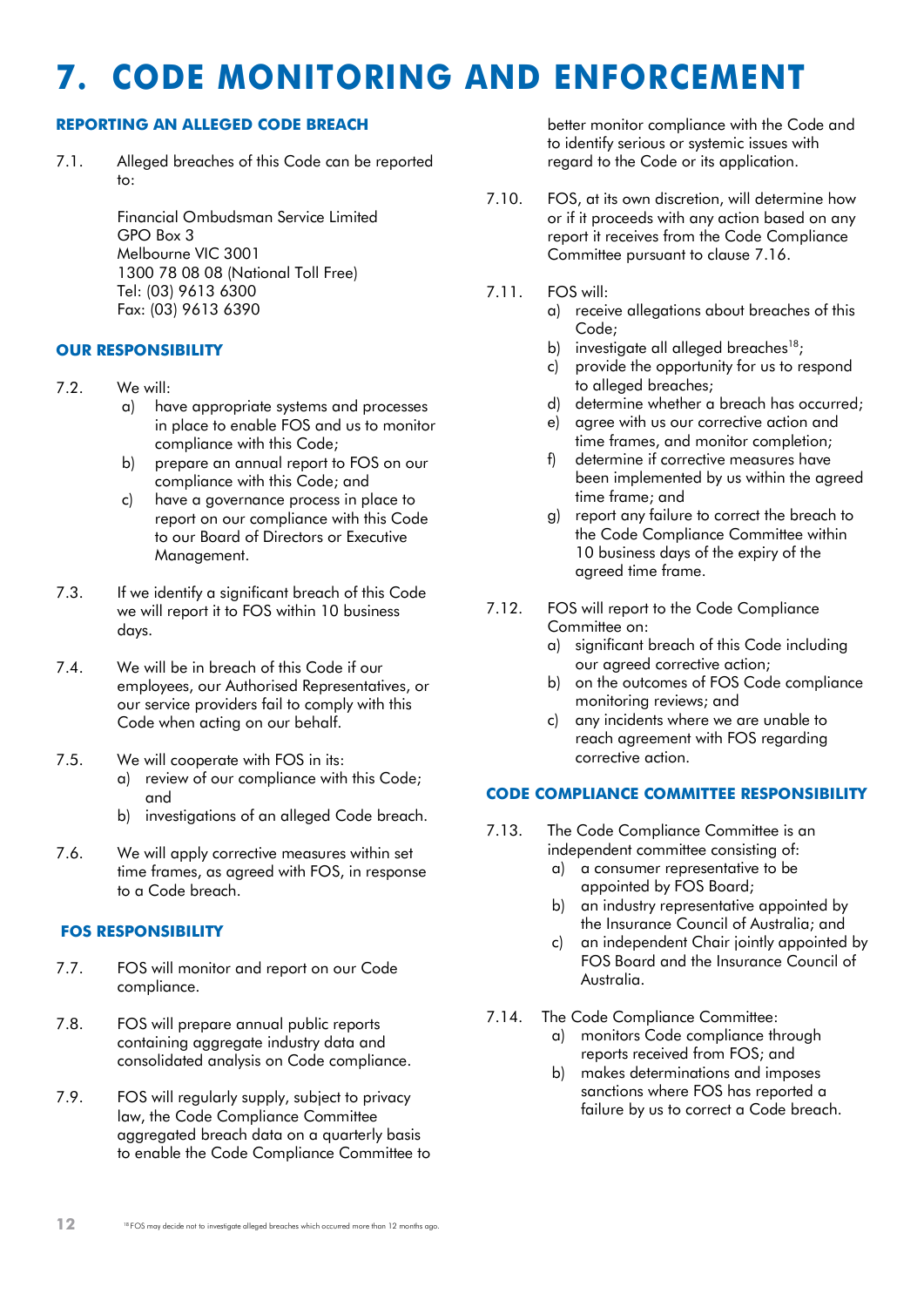- 7.15. The Code Compliance Committee can conduct its own enquiries or request FOS to conduct further enquiries on its behalf.
- 7.16. The Code Compliance Committee will report, subject to privacy law, to FOS any findings or determinations it makes with respect to any data provided to it by FOS pursuant to clause 7.9.
- 7.17. Where FOS has reported a failure by us to correct a Code breach, the Code Compliance Committee may dismiss FOS findings<sup>19</sup> or request FOS to reconsider following further consultation with us.
- 7.18. If the Code Compliance Committee accepts FOS findings, it will:
	- a) notify our Chief Executive Officer in writing of the detailed findings; and
	- b) provide an opportunity for us to respond within 15 business days.
- 7.19. The Code Compliance Committee will consider any response by us before making a final determination and imposing sanctions.
- 7.20. The Code Compliance Committee will notify in writing our Chief Executive Officer of its decision and any sanctions to be imposed.
- 7.21. When determining any sanctions to be imposed, the Code Compliance Committee will consider:
	- a) the objectives of this Code;
	- b) the appropriateness of the sanction:
	- c) the significance of the breach; and
	- d) our role in the general insurance industry.

### **SANCTIONS**

- 7.22. The Code Compliance Committee may impose one or more of the following sanctions:
	- a) a requirement that particular rectification steps be taken by us within a specified time frame;
	- b) a requirement that a compliance audit be undertaken;
	- c) corrective advertising; and/or
	- d) publication of our non-compliance.
- 7.23. Code Compliance Committee decisions are binding on us.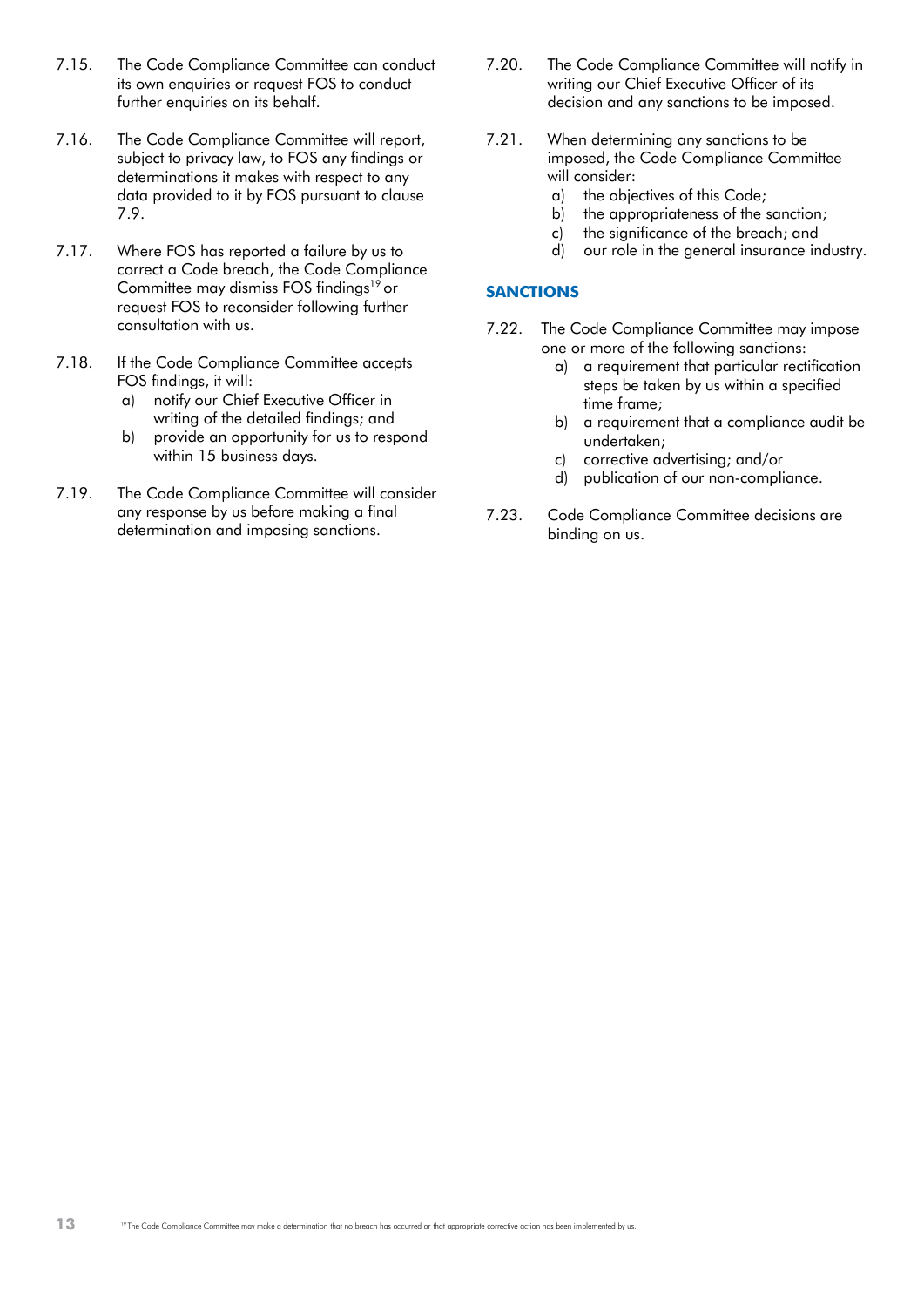## **DEFINITIONS**

"ACCC" is the Australian Competition and Consumer Commission.

"ASIC" is the Australian Securities and Investments Commission.

"Australian financial services licensee" is licensed by ASIC to provide financial services (refer to section (s761A) of the Corporations Act).

"Authorised Representative" is an individual or company who is not our employee but is authorised by us to provide financial services under our Australian Financial Services licence.

"business days" are Monday to Friday, except public holidays.

"catastrophe or disaster" means natural events like fires, flooding, earthquakes, cyclones, severe storms and hail resulting in a large number of claims.

"claims management service" is an individual or company who is not our employee but is contracted by us to manage your claim on our behalf.

"collection agent" is an individual or company who is not our employee but is contracted by us to recover monies owing to us.

"complaint" means an expression of dissatisfaction made to us related to our products or services or to our complaints handling process where a response or resolution is explicitly or implicitly expected.

"dispute" means an unresolved complaint.

"exceptional circumstance" means:

a) the claim arises from an extraordinary catastrophe or disaster as declared by the Board of the Insurance Council of Australia;

b) the claim is fraudulent or we suspect fraud;

c) there is a failure by you to respond to our reasonable inquiries or requests for documents or information concerning your claim;

d) there are difficulties in communicating with you in relation to the claim due to circumstances beyond our control; or

e) you request a delay in the claims process.

"external expert" is an individual or company who is not our employee but who is engaged by us solely to provide an expert opinion as to the likely cause of your loss or damage but does not include a service provider.

"FOS" is the Financial Ombudsman Service Limited and is responsible for monitoring compliance with this Code and operating the external disputes resolution scheme to assist consumers.

"in writing" means a communication to you conveyed in person; electronically, such as by email or facsimile; or by mail sent to your postal address.

"Insurance Council of Australia" is the national representative body for the general insurance industry in Australia.

"investigator" is an individual or company who is not our employee but is contracted by us to verify the circumstances relating to your claim.

"loss assessor" or "loss adjuster" is an individual or company who is not our employee but is contracted by us to examine the circumstances of your claim, assess the damage or loss, determine whether your claim is covered under your policy, may assist in obtaining repair/replacement quotes and help settle the claim.

"service provider" is an investigator, loss assessor/loss adjuster, collection agent, claims management service (including a broker who manages claims for an insurer) or its approved sub-contractors.

"specified class of policies" means any of the following types of policies:

- a) motor vehicle
- b) home building
- c) home contents
- d) sickness and accident
- e) consumer credit; or
- f) travel.

"significant breach" is a breach that is determined to be significant by reference to:

- a) similar previous breaches;
- b) the adequacy of our arrangements to ensure compliance with this Code;
- c) the extent of any consumer detriment; and
- d) the duration of the breach.

"third party recoveries" means action taken by us to recover monies owing to us for damage or loss to our customer caused by another individual or company.

"we", "us" and "our" is the organisation that has adopted this Code.

"you" and "your" is the customer, an individual or business (or someone appointed or authorised to act on your behalf) seeking or holding an insurance policy.